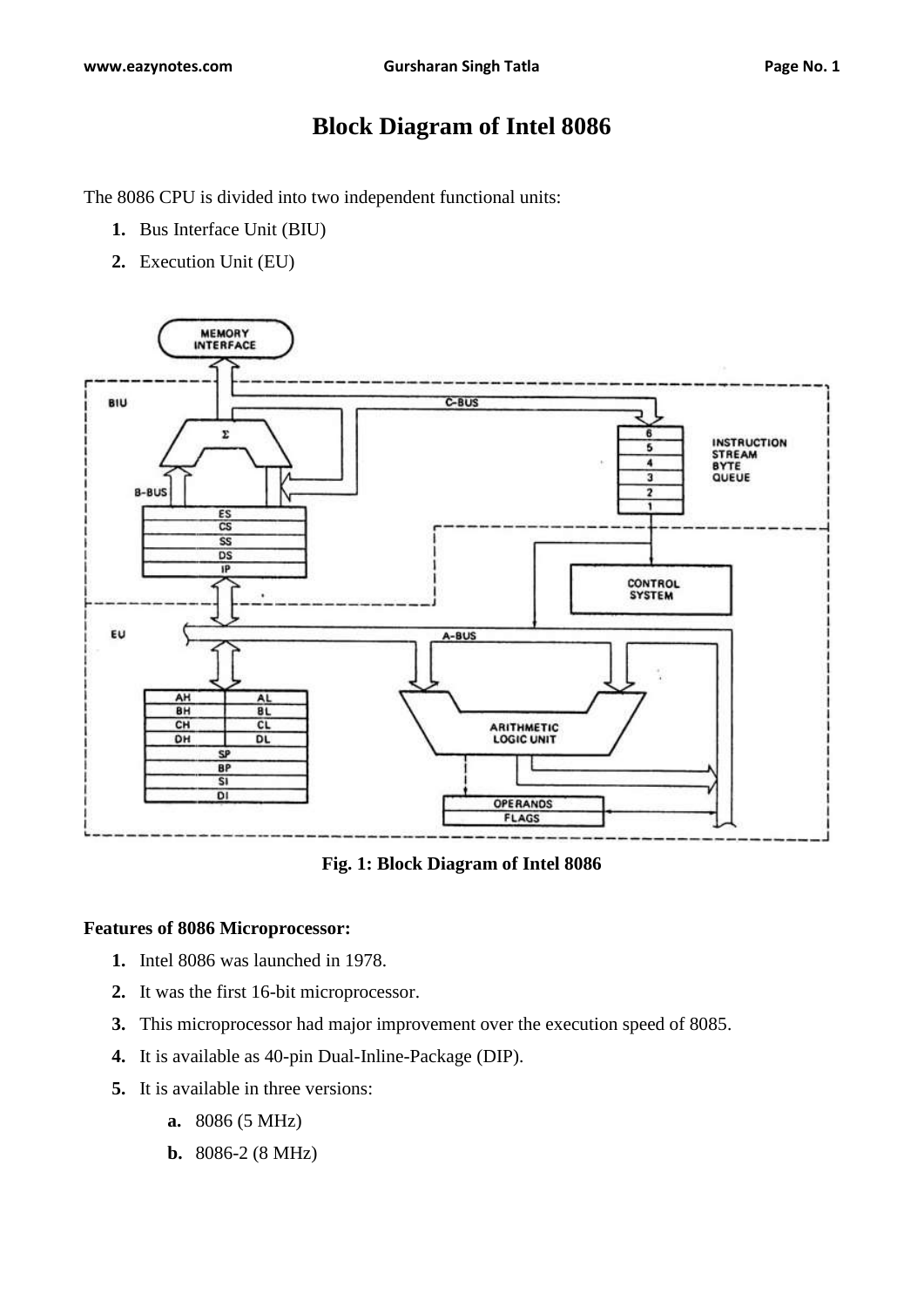- **c.** 8086-1 (10 MHz)
- **6.** It consists of 29,000 transistors.

#### **Bus Interface Unit (BIU)**

The function of BIU is to:

- Fetch the instruction or data from memory.
- Write the data to memory.
- Write the data to the port.
- Read data from the port.

#### **Instruction Queue**

- **1.** To increase the execution speed, BIU fetches as many as six instruction bytes ahead to time from memory.
- **2.** All six bytes are then held in first in first out 6 byte register called instruction queue.
- **3.** Then all bytes have to be given to EU one by one.
- **4.** This pre fetching operation of BIU may be in parallel with execution operation of EU, which improves the speed execution of the instruction.

#### **Execution Unit (EU)**

The functions of execution unit are:

- To tell BIU where to fetch the instructions or data from.
- To decode the instructions.
- To execute the instructions.

The EU contains the control circuitry to perform various internal operations. A decoder in EU decodes the instruction fetched memory to generate different internal or external control signals required to perform the operation. EU has 16-bit ALU, which can perform arithmetic and logical operations on 8-bit as well as 16-bit.

#### **General Purpose Registers of 8086**

These registers can be used as 8-bit registers individually or can be used as 16-bit in pair to have AX, BX, CX, and DX.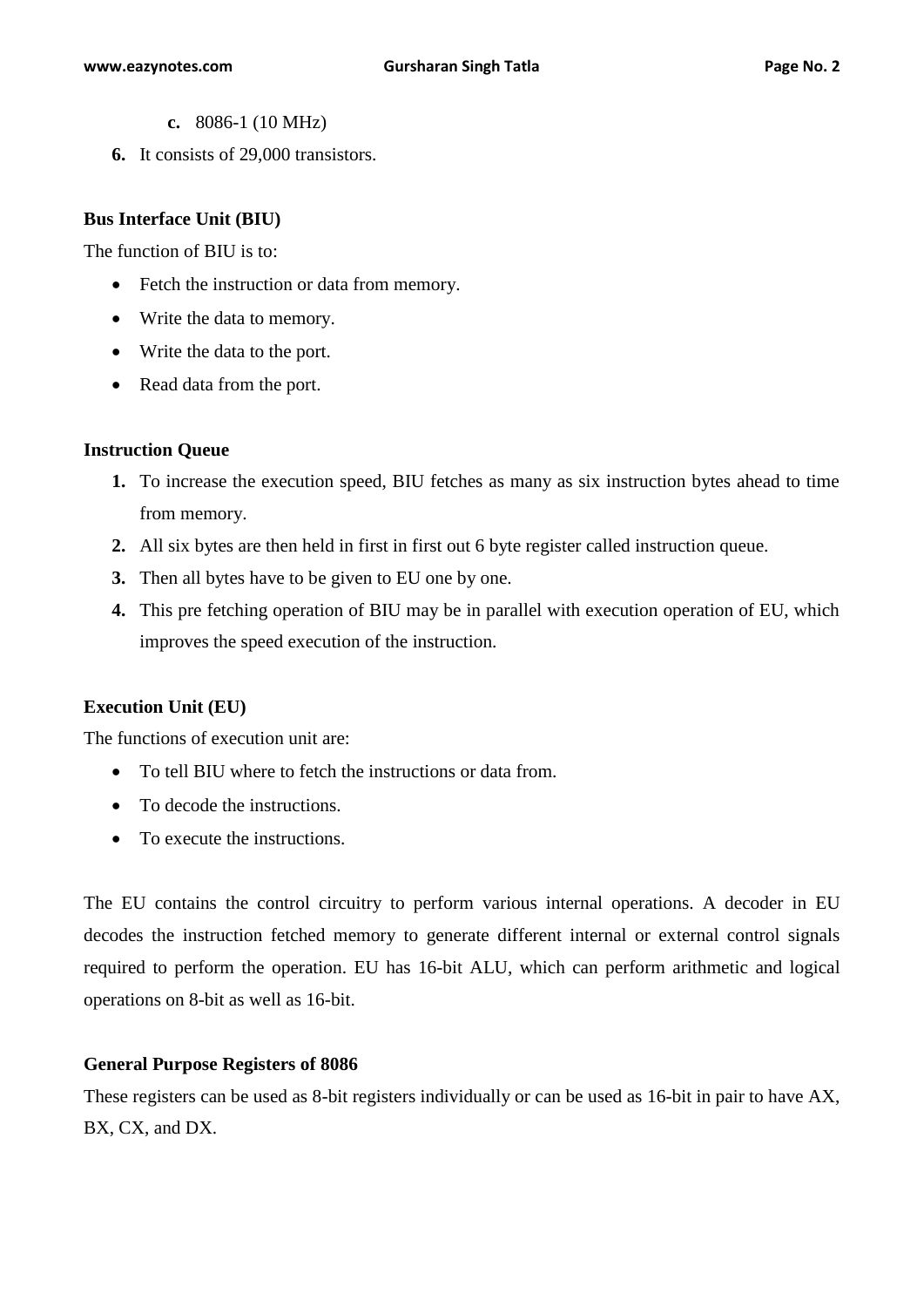- **1. AX Register:** AX register is also known as accumulator register that stores operands for arithmetic operation like divided, rotate.
- **2. BX Register:** This register is mainly used as a base register. It holds the starting base location of a memory region within a data segment.
- **3. CX Register:** It is defined as a counter. It is primarily used in loop instruction to store loop counter.
- **4. DX Register:** DX register is used to contain I/O port address for I/O instruction.

### **Segment Registers**

Additional registers called segment registers generate memory address when combined with other in the microprocessor. In 8086 microprocessor, memory is divided into 4 segments as follow:



**Fig. 2: Memory Segments of 8086**

- **1. Code Segment (CS):** The CS register is used for addressing a memory location in the Code Segment of the memory, where the executable program is stored.
- **2. Data Segment (DS):** The DS contains most data used by program. Data are accessed in the Data Segment by an offset address or the content of other register that holds the offset address.
- **3. Stack Segment (SS):** SS defined the area of memory used for the stack.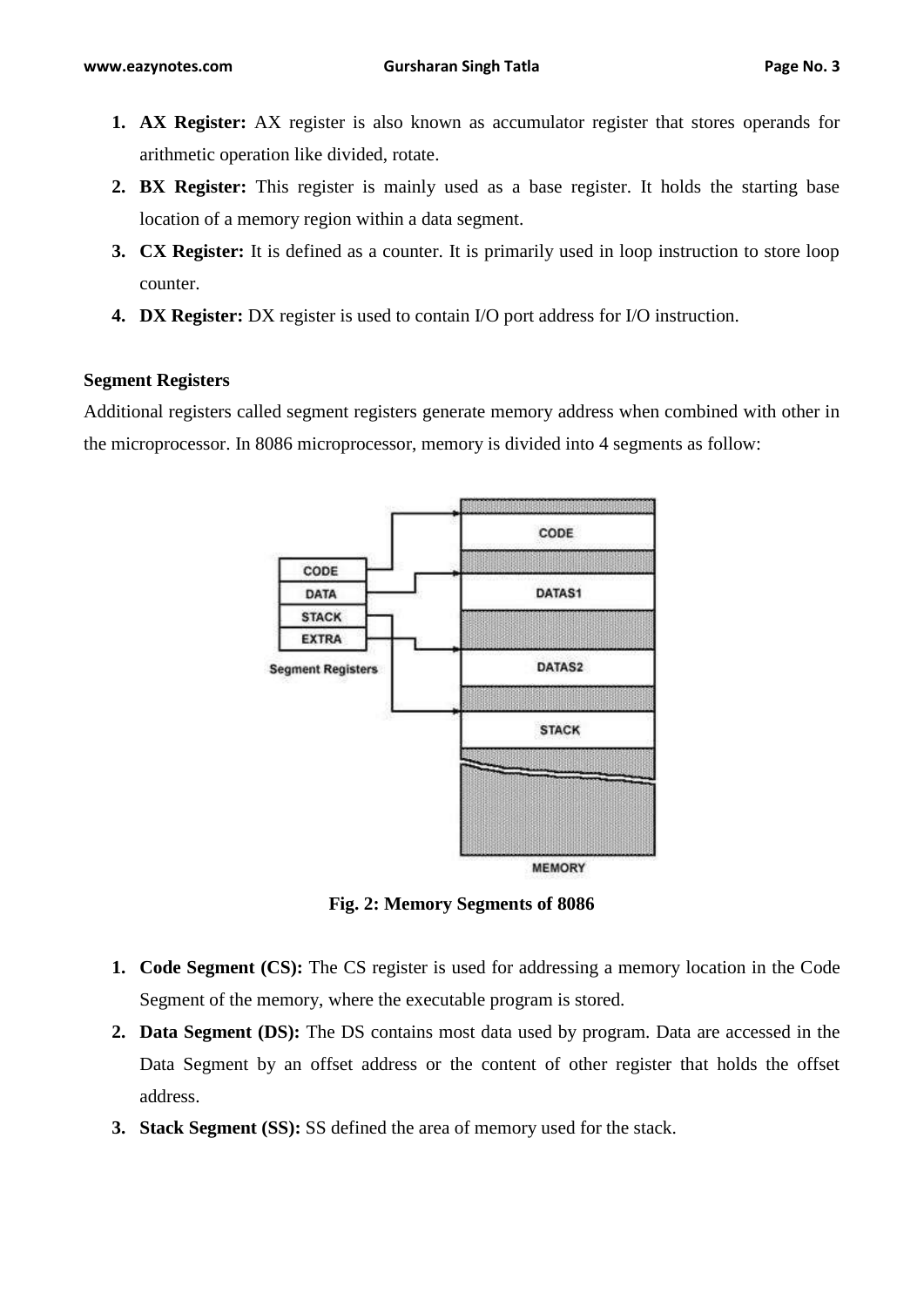**4. Extra Segment (ES):** ES is additional data segment that is used by some of the string to hold the destination data.

# **Flag Registers of 8086**

Flag register in EU is of 16-bit and is shown in fig. 3:



**Fig. 3: Flag Register of 8086**

Flags Register determines the current state of the processor. They are modified automatically by CPU after mathematical operations, this allows to determine the type of the result, and to determine conditions to transfer control to other parts of the program. 8086 has 9 flags and they are divided into two categories:

- **1.** Conditional Flags
- **2.** Control Flags

# **Conditional Flags**

Conditional flags represent result of last arithmetic or logical instruction executed. Conditional flags are as follows:

- **Carry Flag (CF):** This flag indicates an overflow condition for unsigned integer arithmetic. It is also used in multiple-precision arithmetic.
- **Auxiliary Flag (AF):** If an operation performed in ALU generates a carry/barrow from lower nibble (i.e.  $D_0 - D_3$ ) to upper nibble (i.e.  $D_4 - D_7$ ), the AF flag is set i.e. carry given by  $D_3$  bit to  $D_4$  is AF flag. This is not a general-purpose flag, it is used internally by the processor to perform Binary to BCD conversion.
- **Parity Flag (PF):** This flag is used to indicate the parity of result. If lower order 8-bits of the result contains even number of 1's, the Parity Flag is set and for odd number of 1's, the Parity Flag is reset.
- **Zero Flag (ZF):** It is set; if the result of arithmetic or logical operation is zero else it is reset.
- **Sign Flag (SF):** In sign magnitude format the sign of number is indicated by MSB bit. If the result of operation is negative, sign flag is set.